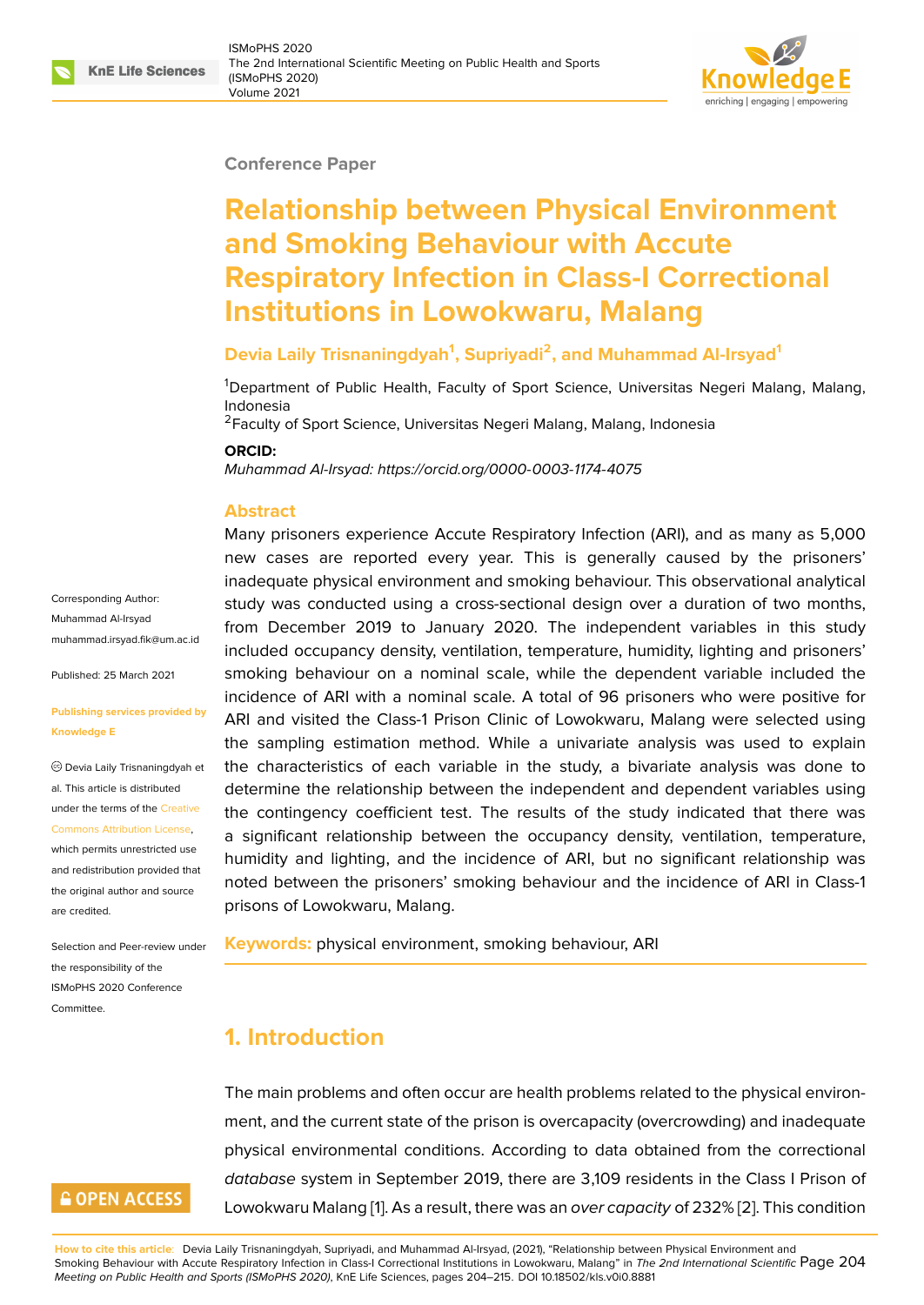can cause new problems that occur in prisons, especially in health problems. Based on the initial *study* conducted by the author on November 5, 2019, information was obtained about the 5 highest diseases in Class I Lowokwaru Malang Prison including skin diseases such as (*scabies* , dermatitis), ARI, toothache, hypertension and other diseases such as (dizziness, *fractures* , diarrhoea). For ARI diseases throughout 2019 from January to October which have been recorded in the clinical visit book of the Class I Lowokwaru Malang Prison, totalling 5,463 cases . Based on the description of the problem above, it is explained that the density of occupancy, ventilation, air quality, lighting and smoking behaviour are factors that influence the occurrence of ARI disease. So that the authors are interested in conducting research on these problems. The research entitled "The Relationship between Physical Environmental Conditions and Smoking Behaviour with the incidence of ARI in Class 1 Lapas Lowokwaru Malang".

# **2. Material and Method**

This research is a descriptive observational analytic study. This study aims to determine the relationship between environmental conditions and smoking behaviour with the incidence of ARI. The design used in this study is cross-sectional, this design is to determine the cause and effect variables of cases that occur in the object of research which are measured and collected at the same time [3] . The population in this study were all prisoners who came to visit the prison clinic and tested positive for ARI from December 2019 to January 2020 at the Class 1 Prison in Lowokwaru Malang. Determination of the sample using sample estimation, due t[o n](#page-9-1)ot knowing the population, the sample estimate for the *cross sectional study* of [4] Lameslow et al., Obtained a research sample of 96 samples, which are prisoners inmates of Class 1 Lowokwaru Malang prisons who were positive for ARI during the study period this. The sampling technique used in this study was *quota sampling* by determini[ng](#page-9-2) the number of samples in advance or setting a *quotum* (quota) [4]. Then the ration is used as the basis for sampling, if the number of samples is met, then no more sampling can be done. Basis for taking n data in this study using interviews related to the smoking behaviour of inmates who tested positive for ISPA. Observat[io](#page-9-2)ns to be made include occupancy density, ventilation, temperature, humidity and lighting.

# **3. Results**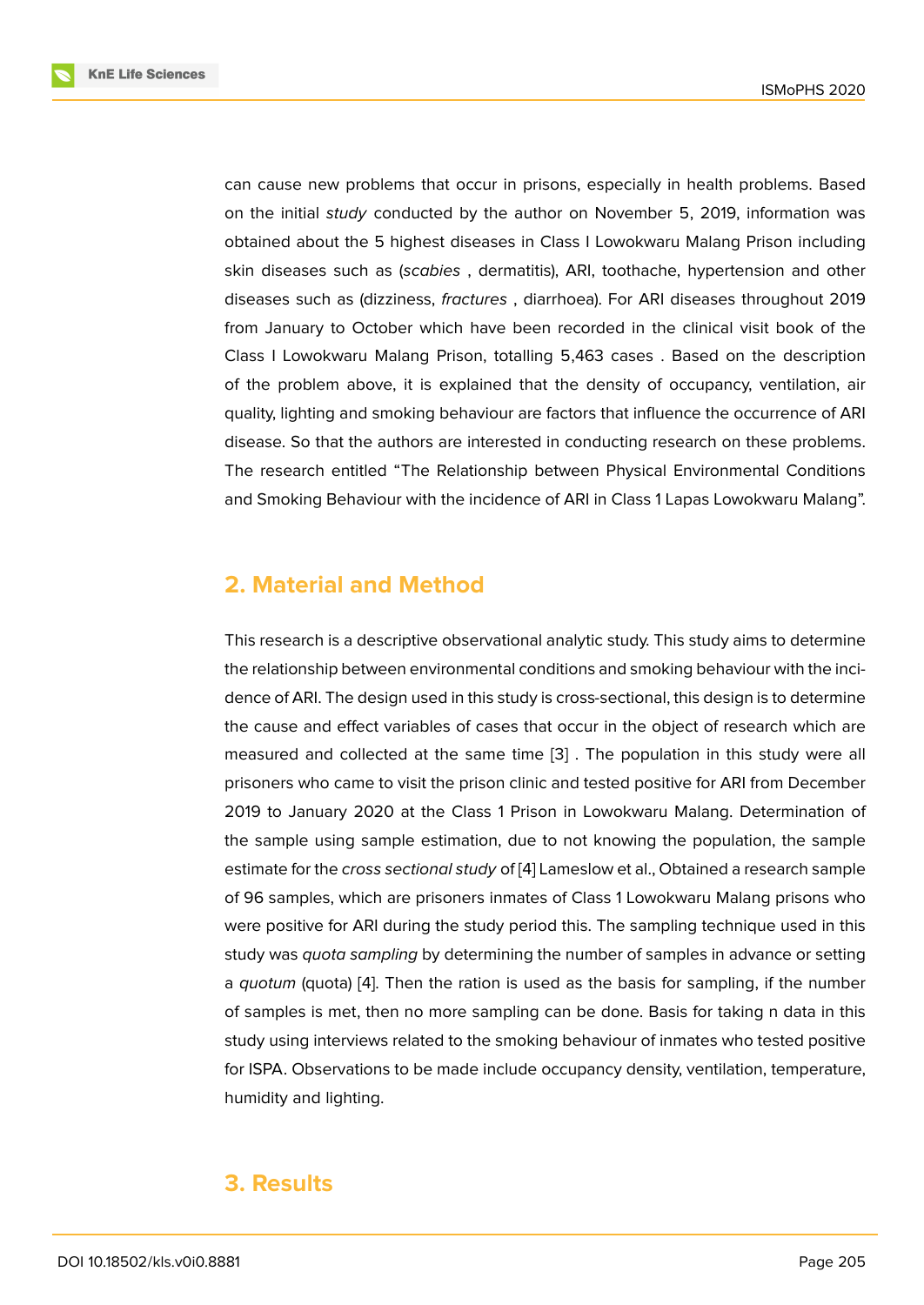

### **3.1. Characteristics of respondents**

All respondents that participated in this study were male (100%). The majority of them were late teen (42.7%) and 29.2 of them were early adult. It indicated that most of them were classified as productive age group. Based on the room or block that was occupied in the prison, most of respondents came from block C (32.3%). Almost a half of total respondents (41.7%) had graduated from senior high school. Their employment status was mostly entrepreneur (55.2%). All respondents were active smoker. Majority of them were a light smoker (53.1). The characteristics of respondent could be seen in Table 1.

| <b>Variable</b>          | Number (n)     | Percentage (%)      |  |  |
|--------------------------|----------------|---------------------|--|--|
| Sex                      |                |                     |  |  |
| Male                     | 96             | 100                 |  |  |
| Female                   | $\circ$        | $\mathsf{O}\xspace$ |  |  |
| Age                      |                |                     |  |  |
| Late teen                | 41             | 42.7                |  |  |
| Early adult              | 28             | 29.2                |  |  |
| Late adult               | 17             | 17.7                |  |  |
| Early elderly            | $\overline{7}$ | 7.3                 |  |  |
| Late elderly             | 3              | 3.1                 |  |  |
| Room (block)             |                |                     |  |  |
| А                        | 15             | 15.6                |  |  |
| B                        | 27             | 28.1                |  |  |
| С                        | 31             | 32.3                |  |  |
| D                        | 23             | 24                  |  |  |
| <b>Educational level</b> |                |                     |  |  |
| Primary school           | 24             | 25                  |  |  |
| Junior high school       | 28             | 29.2                |  |  |
| Senior high school       | 40             | 41.7                |  |  |
| Higher education         | $\overline{4}$ | 4.2                 |  |  |
| <b>Employment</b>        |                |                     |  |  |
| Farmer                   | 26             | 27.1                |  |  |
| Entrepreneur             | 53             | 55.2                |  |  |
| Civil servant            | $\overline{4}$ | 4.2                 |  |  |
| <b>Student</b>           | 1              | $\mathbf{1}$        |  |  |
| Others                   | 12             | 12.5                |  |  |
| <b>Smoking behaviour</b> |                |                     |  |  |
| Light                    | 51             | 53.1                |  |  |
| Moderate                 | 36             | 37.5                |  |  |
| Heavy                    | 9              | 9.4                 |  |  |

TABLE 1: Distribution of respondent's characteristics.

Source: Author's own work.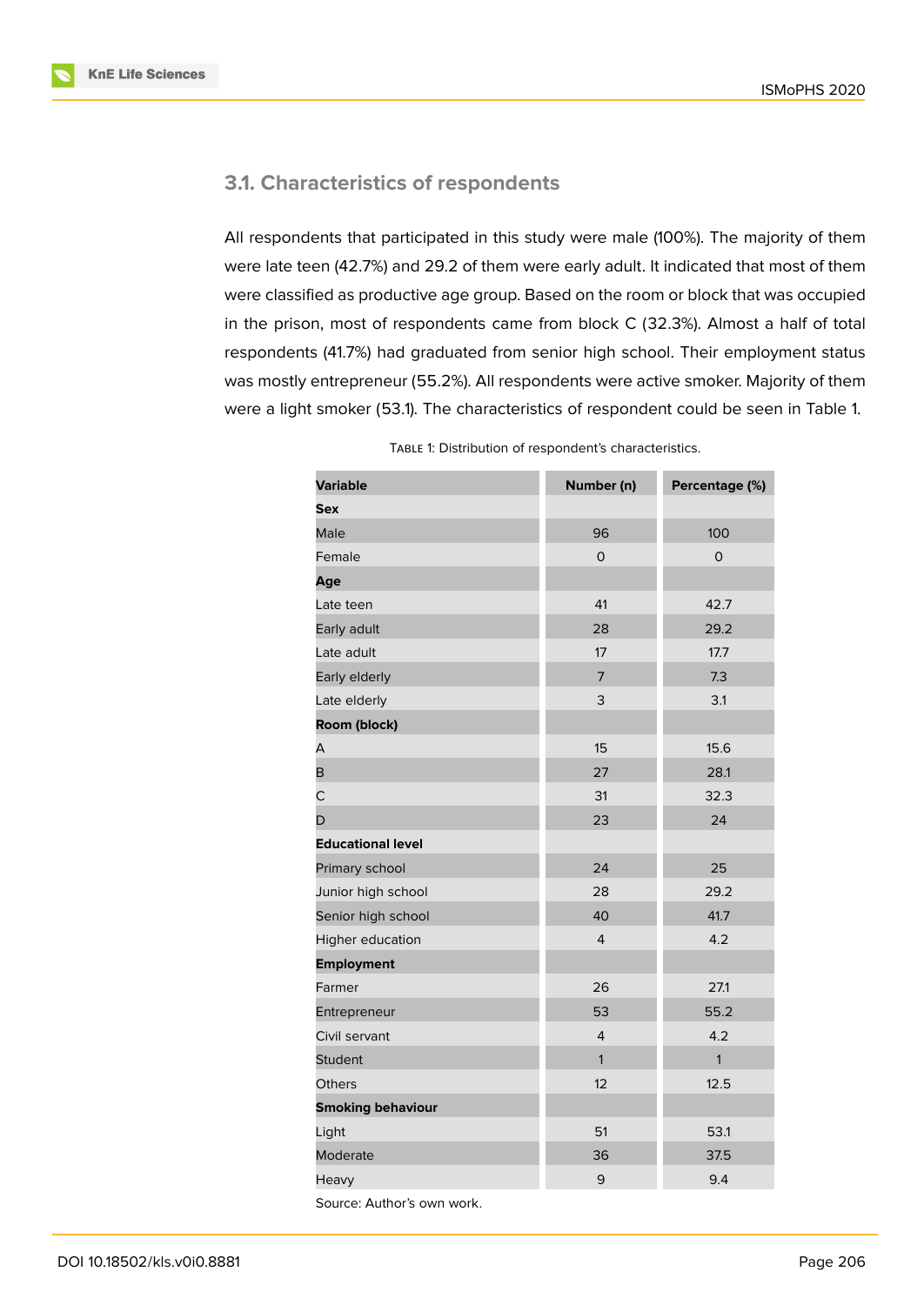

#### **3.2. Characteristics of physical environment**

Table 2 showed the physical environment measurements of the rooms that were occupied by the respondents. The floor area of a room in one room is divided by the number of occupants of 1 prison room with the criteria, fulfilling the requirements if the room area is 5,4 m $^2$  for one occupant and does not meet the requirements if the room area is  $<$  5,4 m $^2$  for one occupant. A total of 86 respondents did not meet the requirements and 10 people met the requirements, it means that the density of occupancy in the Class 1 Prison of Lowokwaru Malang mostly did not meet the requirements (densely occupied). The room ventilation of respondents in this study was divided into two categories, namely <10% of the floor area and  $\geq$  10% of the floor area. A total of 86 respondents experienced room ventilation that did not meet the requirements and as many as 10 respondents met the requirements, so that the occupancy ventilation in the Class 1 Prison in Lowokwaru Malang mostly did not meet the requirements. The temperature in the respondent's residence meets the requirements if it is between 18  $^{\circ}$ C to 30  $^{\circ}$ C. There are 86 respondents whose occupancy temperature does not meet the requirements and 10 respondents who meet the requirements. So that the temperature in the room of the prisoners' residence in the Class 1 Correctional Institution of Lowokwaru Malang mostly does not meet the requirements. The humidity in the room of the respondent meets the requirements if it is between 40% - 70%. There were 86 respondents whose occupancy humidity did not meet the requirements and there were 10 respondents who met the requirements. So that most of the occupancy humidity of prisoners in the Class 1 Correctional Institution of Lowokwaru Malang does not meet the requirements. It was found that the lighting in the prisoner's residence was around 60 lux. There were 86 respondents whose occupancy lighting did not meet the requirements and there were 10 respondents who met the requirements. So that most of the residential lighting in the Class 1 Lowokwaru Malang Correctional Institution does not meet the requirements.

#### **3.3. Bivariate analysis**

Based on the bivariate analysis, the physical environment had a significant association with ARI (p-value  $<$  0.05). It included occupancy density, ventilation, temperature, humidity, and lighting of the rooms that were occupied by the respondents. All those indicators were associated with the incidence of ARI in the prison. Smoking behaviour did not showed a significant association with the incidence of ARI (p-value 0.814). The result of bivariate analysis could be seen in Table 3.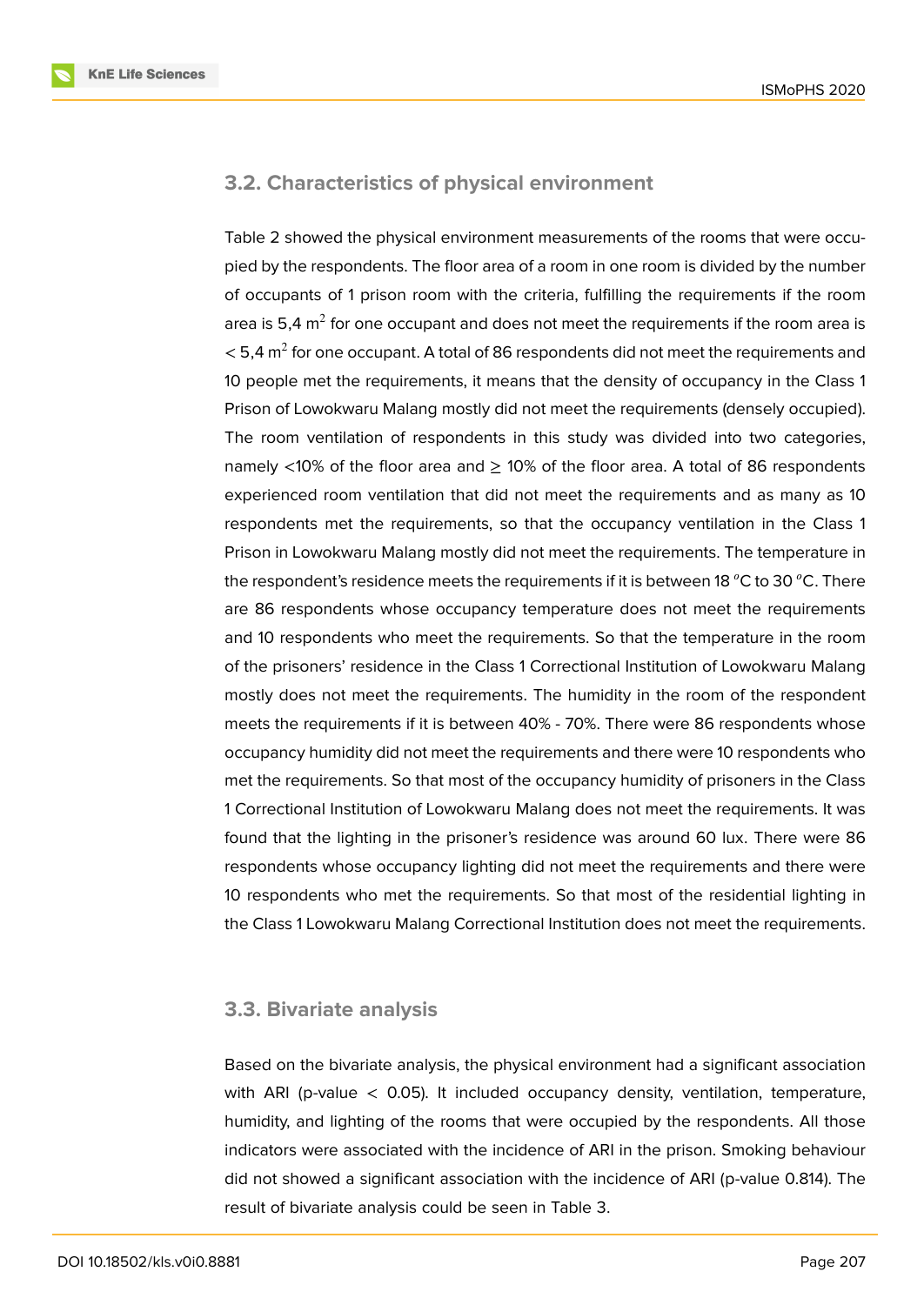| <b>Variable</b>          | Number (n)      | Percentage (%) |
|--------------------------|-----------------|----------------|
| <b>Occupancy density</b> |                 |                |
| Standard                 | 86              | 89.6           |
| Nonstandard              | 10 <sup>°</sup> | 10.4           |
| <b>Ventilation</b>       |                 |                |
| <b>Standard</b>          | 86              | 89.6           |
| Nonstandard              | 10 <sup>°</sup> | 10.4           |
| <b>Temperature</b>       |                 |                |
| <b>Standard</b>          | 86              | 89.6           |
| Nonstandard              | 10 <sup>1</sup> | 10.4           |
| <b>Humidity</b>          |                 |                |
| <b>Standard</b>          | 86              | 89.6           |
| Nonstandard              | 10 <sup>°</sup> | 10.4           |
| <b>Lighting</b>          |                 |                |
| <b>Standard</b>          | 86              | 89.6           |
| Nonstandard              | 10 <sup>°</sup> | 10.4           |

TABLE 2: Distribution of physical environment characteristics and smoking behaviour.

Source: Author's own work.

# **4. Discussion**

#### **4.1. Relationship between prison occupancy density and ARI**

The results of the bivariate test analysis showed a significance value (*p-value)* of 0.001 smaller than the significance level  $(\alpha)$  that has been determined in this study, which is 0.05 . The test decision obtained by Ho was rejected, which means that there is a relationship between occupancy density and the incidence of ARI in the Class 1 Prison, Lowokwaru Malang. This is due to the occupancy available with the inmates who occupy it not in accordance with the Ministry of Law and Human Rights (2009) resulting in overcrowding of residents. If the density of the occupancy does not meet the requirements, it can result in the availability of oxygen in the room which is not well fulfilled, resulting in high room temperature and humidity which can cause the growth of disease germs to grow well and facilitate the occurrence of disease transmission both directly and indirectly, especially respiratory diseases.

This research is also in line with research conducted by Taha & Ryzdayani (2018), that the hot steam produced by the breathing of each occupant is not circulating properly and can also cause a lack of oxygen consumption for each occupant in it, if one occupant is infected with an infectious diseases it will be very easy to infect other residents [5].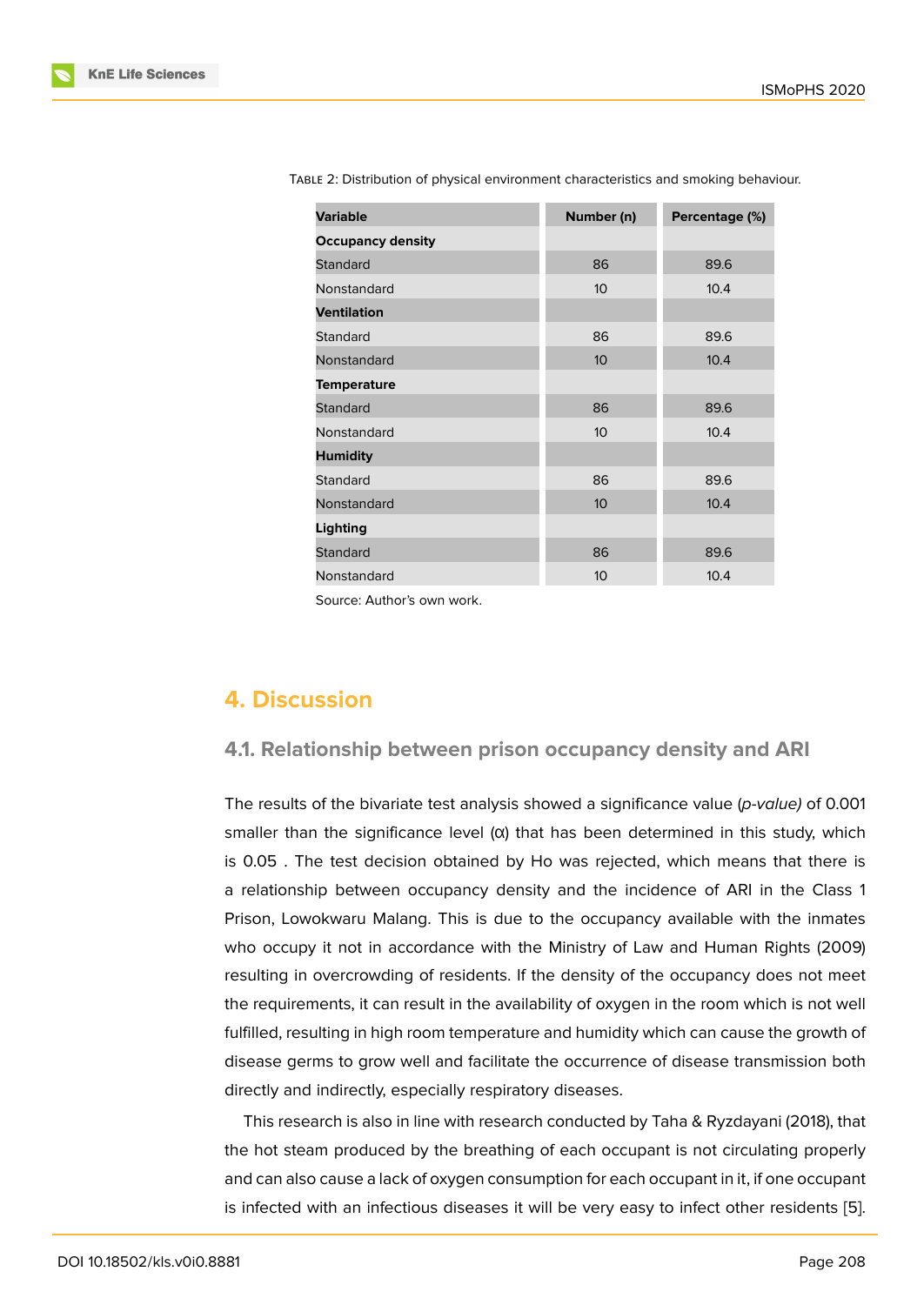| <b>Variable</b>          |                | P-value |                |      |       |
|--------------------------|----------------|---------|----------------|------|-------|
|                          | <b>Yes</b>     |         | <b>Not</b>     |      |       |
|                          | $\overline{n}$ | %       | $\overline{n}$ | %    |       |
| <b>Occupancy density</b> |                |         |                |      |       |
| Nonstandard              | 85             | 91.3    | $\mathbf{1}$   | 33.3 | 0.001 |
| Standard                 | 8              | 8.8     | $\overline{2}$ | 66.7 |       |
| <b>Ventilation</b>       |                |         |                |      |       |
| Nonstandard              | 85             | 91.3    | $\mathbf{1}$   | 33.3 | 0.001 |
| <b>Standard</b>          | 8              | 8.8     | 2              | 66.7 |       |
| <b>Temperature</b>       |                |         |                |      |       |
| <b>Standard</b>          | 85             | 91.3    | $\mathbf{1}$   | 33.3 | 0,001 |
| Nonstandard              | 8              | 8.8     | $\overline{2}$ | 66.7 |       |
| <b>Humidity</b>          |                |         |                |      |       |
| Standard                 | 85             | 91.3    | 1              | 33.3 | 0.001 |
| Nonstandard              | 8              | 8.8     | 2              | 66.7 |       |
| Lighting                 |                |         |                |      |       |
| <b>Standard</b>          | 85             | 91.3    | $\mathbf{1}$   | 33.3 | 0.001 |
| Nonstandard              | 8              | 8.8     | 2              | 66.7 |       |
| <b>Smoking behaviour</b> |                |         |                |      |       |
| Light                    | 49             | 52.6    | $\overline{2}$ | 66.7 | 0.814 |
| Moderate                 | 35             | 37.6    | $\mathbf{1}$   | 33.3 |       |
| Heavy                    | 9              | 9.7     | 0              | 0    |       |

TABLE 3: Relationship between independent variables and ARI.

Source: Author's own work.

This is also consistent with study conducted by Ahyanti & Duarsa (2013) that residential density is a factor of ARI [6].

The results of research conducted by Firnanda et al., (2017) explain that if a person lives in a densely populated environment, it can result in the risk of transmission of a very fast disease includi[ng](#page-9-3) ARI [6]. This is also supported by Chen et al., (2014), that occupancy density is a risk factor for acute respiratory disease (ARI) [7].

# **4.2. Relationship betwee[n](#page-9-3) ventilation and ARI**

The results of the bivariate test analysis obtained a significance value (*p-value*) of 0.001 which is smaller than the significance level  $(α)$  that has been determined in this study, which is 0.05. The test decision obtained by Ho was rejected, which means that there is a relationship between ventilation and the incidence of ARI in the Class 1 Prison of Lowokwaru Malang. This means that if a dwelling has adequate ventilation and meets standards, the air circulation in the room can remain good and quality is maintained,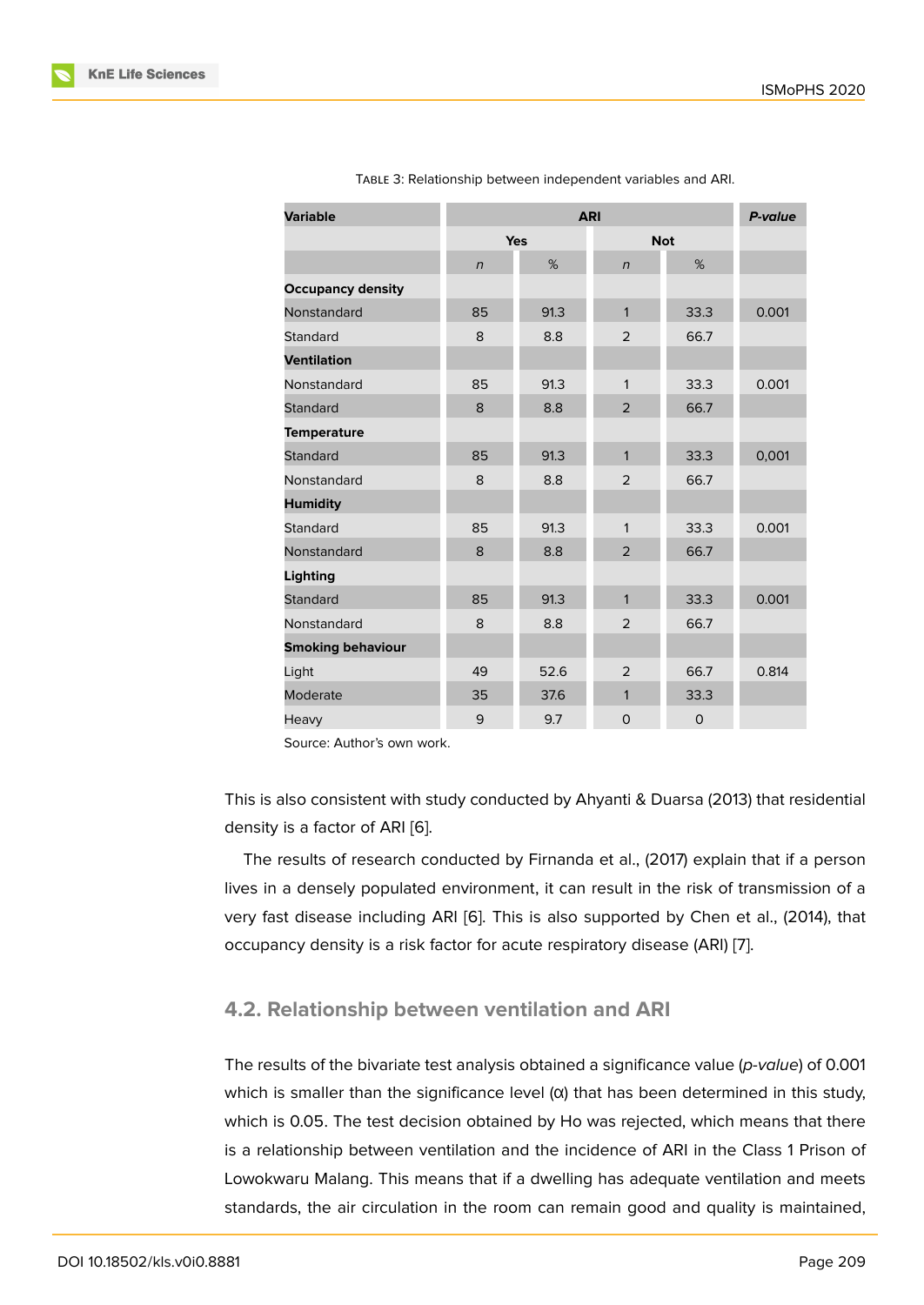because the air can circulate every day so that germs that cause diseases, especially respiratory diseases such as ARI can be reduced. This is in accordance with the research conducted by Wulandhani & Purnamasari (2019) that ventilation is associated with the incidence of ARI [8].

Previous research conducted by Putri & Mantu (2019), if it has insufficient ventilation, it can cause the lack of toxic oxygen to increase in the room and can cause the humidity of the room to b[ec](#page-9-4)ome high due to the process of evaporation of liquid from the skin and its absorption is blocked. Lack of ventilation can cause the exchange of air flow and sunlight from outside the room into the bedroom to be obstructed, making it easier for bacteria that cause ARI disease to grow properly [9].

The statement was in line with the results of research conducted ole h Fitriyah, (2016), that if a room with a ventilation is not good or do not meet the standards and is inhabited by humans, it can cause health disorders, [esp](#page-9-5)ecially disorders penrnapasan, poor ventilation, it can lead to humidity in the room becomes ascended [10]. This is also in line with research conducted by Popow-Kraupp & Aberle (2011) that the diagnosis of ARI can be caused by ventilation [11].

#### **4.3. Relationship betwee[n t](#page-10-0)emperature and ARI**

The results of the bivariate test analysis obtained a significance value (*p-value*) of 0.001 which is smaller than the significance level (α) that has been determined in this study, which is 0.05. The test decision obtained by Ho was rejected, which means that there is a relationship between temperature and the incidence of ARI in the Class 1 Prison, Lowokwaru Malang. This is in accordance with research conducted by [12], the temperature in the room greatly affects the health of family members who inhabit it, if the temperature in the dwelling is low it can cause the growth of bacteria that cause disease to reproduce properly.

Previous research conducted by Juniartha et al., (2014) states that there are several factors that can influence the occurrence of ARI, namely the physical condition of the place of residence, cleanliness, occupancy density, indoor air pollution, ventilation, temperature and lighting in a place of residence affect the occurrence of ARI [13]. This statement is also supported by research conducted by Ardianto & Yudhastuti, (2012) that the room temperature in the residence can affect the occurrence of ARI disease [14].

This statement is also supported by research conducted by Soolani et al., (2015), [wh](#page-10-1)ich states that temperature is a risk factor that can affect the occurrence of ARI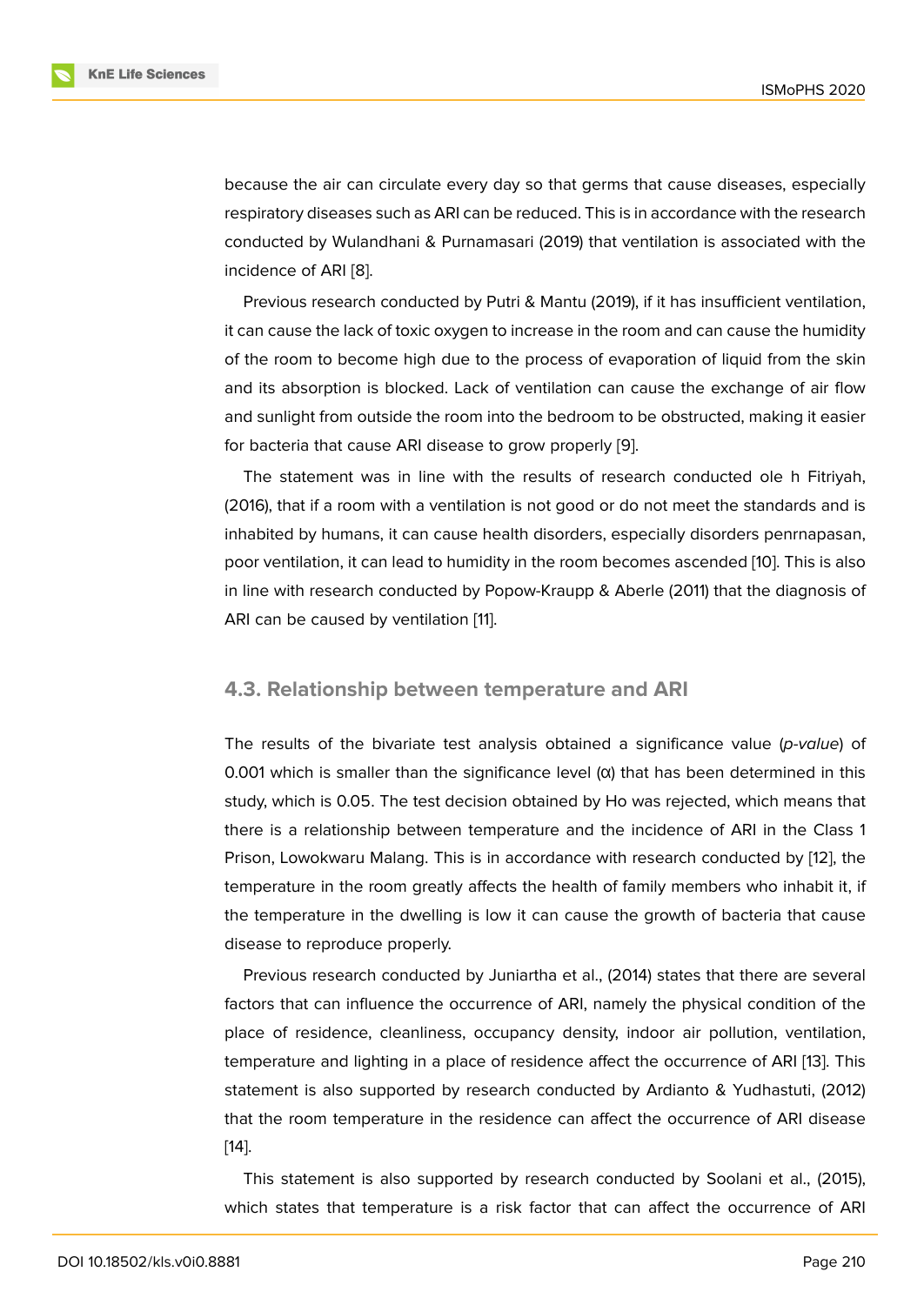disease [15]. This is also supported by a study conducted by [16], that temperature has an effect on the emergence of acute respiratory infections.

### **4.4. Relationship between humidity and ARI**

The results of the bivariate test analysis showed a significance value (*p-value*) of 0.001 smaller than the significance level  $(α)$  that has been determined in this study, which is 0.05. The test decision obtained by Ho was rejected, which means that there is a relationship between humidity and the incidence of ARI in the Class 1 Prison in Lowokwaru Malang. This is in accordance with the research conducted by Nurhayati & Vera (2019), that a humid occupancy allows animals that cause disease to live in them, such as rats and cockroaches that carry bacteria and viruses, all of which can act as the occurrence of respiratory diseases, humidity in the air house is a good medium for the growth of bacteria that cause ARI [17].

Previous research conducted by Supit et al. (2016) stated that where humidity has an active role in the process of spreading *microorganisms* in the living environment, if you have a place to live with a low hu[mid](#page-10-2)ity level, it is very easy to overgrow by various germs and bacteria that cause an infectious disease, especially ARI [18] .

This statement is also supported by research conducted by [19], that humidity is one of the risk factors that can cause ARI disease, this is also supported by research conducted by Jalil et al., (2018) that low humidity levels can cause [the](#page-10-3) body is easily dehydrated, which triggers a disease, especially respiratory disea[se](#page-10-4) [20].

### **4.5. Relationship between lighting and ARI**

The results of the bivariate test analysis obtained a significance value (*p-value*) of 0.001 which is smaller than the significance level  $(\alpha)$  that has been determined in this study, which is 0.05. The test decision obtained by Ho was rejected, which means that there is a relationship between lighting and the incidence of ARI in the Class 1 Prison in Lowokwaru Malang. This is in line with a study conducted by [21], this lighting is related to ventilation because if the ventilation is lacking, it is rarely opened during the day, does not have home ventilation, it can cause less sunlight to enter the room which can cause the air temperature to be low, humidity increases [an](#page-11-0)d so it can cause the growth of pathogenic bacteria in the house which can cause health problems, especially breathing.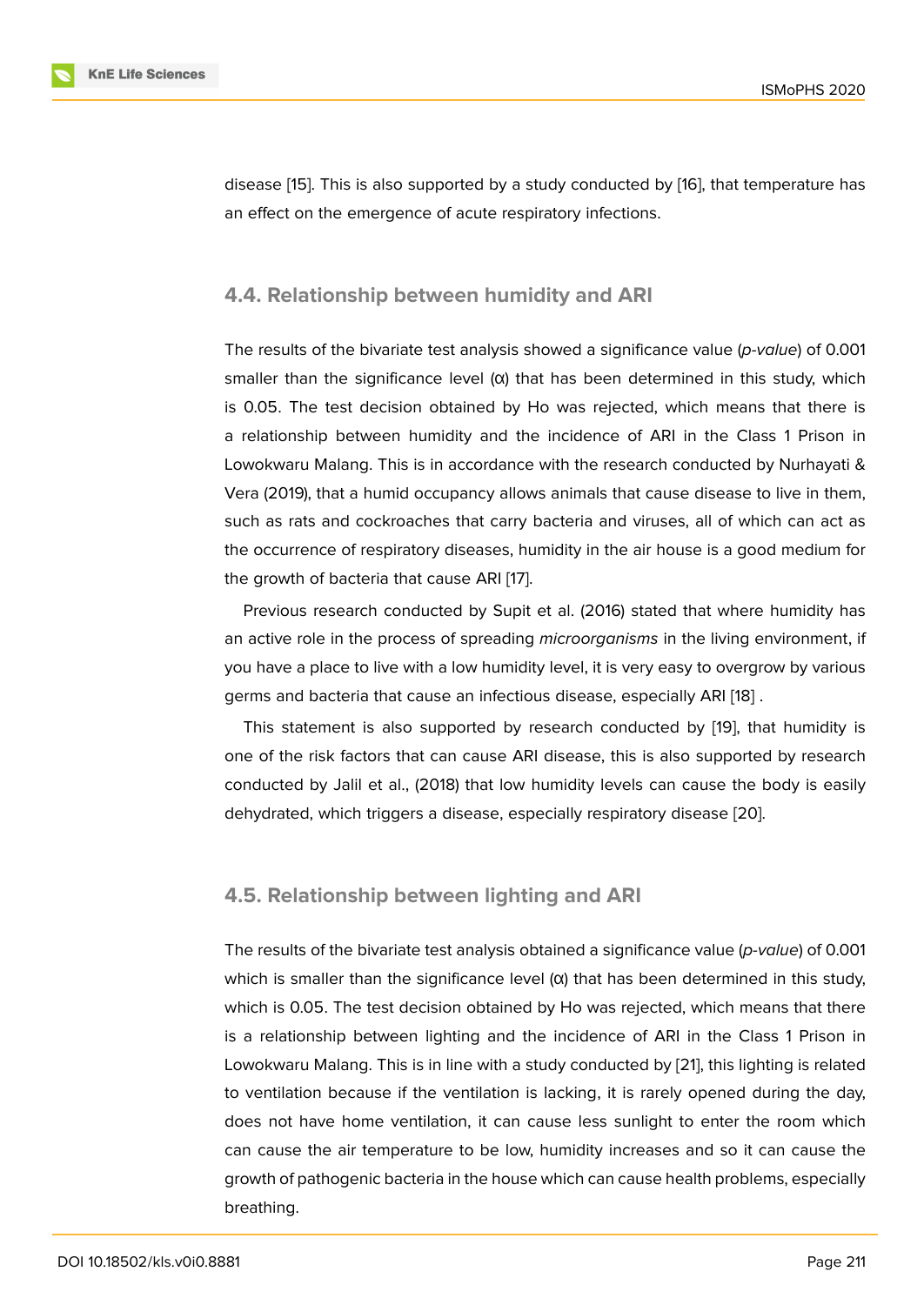Previous research conducted by [22], stated that lighting is associated with the occurrence of ARI disease. This statement is also supported by research conducted by Syam & Ronny (2016), that insufficient lighting can prolong the life span of germs in the air [23]. This is also supported by [res](#page-11-1)earch conducted by Suryani et al., (2015), that there is a significant relationship between natural and artificial lighting on the occurrence of ARI disease [24].

This [sta](#page-11-2)tement is also in line with research conducted by Saleeby et al., (2011), that lighting can affect the occurrence of Respiratory Infections (ARI), both natural lighting and artificial lig[htin](#page-11-3)g [25].

#### **4.6. Relationshi[p b](#page-11-4)etween inmates' smoking behaviour and ARI**

The results of the bivariate test analysis obtained a significance value (*p-value*) of 0.814 which is greater than the significance level (α) that has been determined in this study, which is 0.05. The test decision obtained by Ho is accepted, which means that there is no relationship between smoking behaviour and the incidence of ARI in the Class 1 Correctional Institution, Lowokwaru Malang. This is also in line with research conducted by Wahyuningsih et al., (2017), which states that there is no relationship between smoking behaviour and the incidence of ARI.

Previous research was also conducted by Imasari et al., (2019), that there was no significant relationship between smoking behaviour and the incidence of ARI even though cigarette smoke has a danger to breathing [27]. This statement is also in line with research conducted by Widodo et al., (2016), which states that the smoking behaviour of families who live in the house has nothing to do with the incidence of ARI [28]. This statement is also supported by research conduct[ed b](#page-11-5)y [29], that smoking behaviour is not associated with the occurrence of Acute Respiratory Infections (ARI).

# **5. Conclusion**

This study found that there was a relationship between occupancy density, ventilation, temperature, humidity, lighting, and the incidence of acute respiratory infections in the Class 1 Correctional Institution, Lowokwaru Malang, but it was not found that inmates smoking behaviour was associated with the incidence of acute respiratory infections.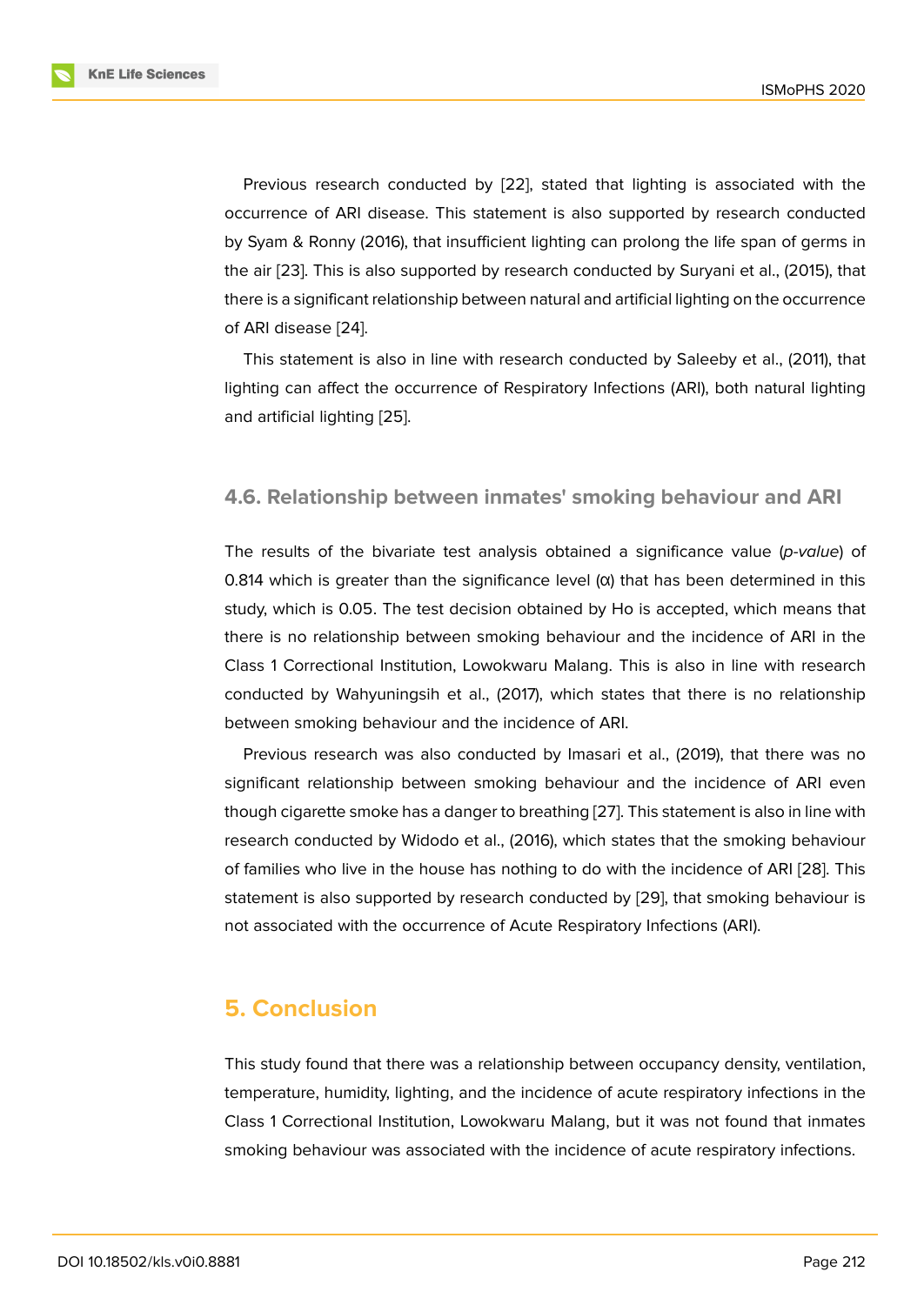# **Acknowledgement**

None

# **Conflict of Interest**

The authors declare that there is no conflict of interest.

# **References**

- <span id="page-9-0"></span>[1] Departemen Hukum dan Hak Asasi Manusia Direktorat Jenderal Pemasyarakatan. (2008). *Cetak Biru Pembaharuan Pelaksanaan Sistem Pemasyarakatan*. Jakarta: Departemen Hukum dan HAM Direktorat Jenderal Pemasyarakatan bekerja sama dengan Kedutaan Besar Australia-The Asia Foundation-Institute for Criminal Justice Reform (ICJR).
- [2] PAS. (2019). *Sistem Databese Pemasyarakatan*. Retrieved from http://smslap. ditjenpas.go.id/public/grl/current/monthly/kanwil/db61b880-6bd1-1bd1-dd91- 313134333039.
- [3] Swarjana, I. K. (2015). *[Metodologi Penelitian Kesehatan](http://smslap.ditjenpas.go.id/public/grl/current/monthly/kanwil/db61b880-6bd1-1bd1-dd91-313134333039)*. Yogyakarta: C[V. Andi Offset.](http://smslap.ditjenpas.go.id/public/grl/current/monthly/kanwil/db61b880-6bd1-1bd1-dd91-313134333039)
- [4] [Notoatmodjo, S](http://smslap.ditjenpas.go.id/public/grl/current/monthly/kanwil/db61b880-6bd1-1bd1-dd91-313134333039). (2012). *Metodologi Penelitian Kesehatan*. Jakarta: Rineka Cipta.
- <span id="page-9-2"></span><span id="page-9-1"></span>[5] Taha, L. and Ryzdayani, R. (2018). Kondisi Fisik Rumah Dengan Kejadian Penyakit ISPA di Wilayah Kerja Puskesmas Moncobalang Kecamatan Barombong Kabupaten Gowa. *Jurnal Sulolipu: Media Komunikasi Sivitas Akademika dan Masyarakat*, vol.18, issue 1, pp. 24-29.
- [6] Firnanda, N., Junaid, J. and Jafriati, J. (2017). Analisis Spasial Kejadian Penyakit Infeksi Saluran Pernapasan Akut (ISPA) Pada Balita di Kelurahan Puwatu Tahun 2017. *JIMKESMAS: Jurnal Ilmiah Mahasiswa Kesehatan Masyarakat*, vol.2, issue 7, pp. 1-7.
- <span id="page-9-3"></span>[7] Chen, Y., Kirk, M. D. and Williams, E. (2014). Risk Factors for Acute Respiratory Infection in the Australian Community. *PloS ONE*, vol.9, issue 7, pp. 1-7.
- [8] Wulandhani, S. and Purnamasari, A. B. (2019). Analisis Faktor Risiko Kejadian Infeksi Saluran Pernapasan Akut ditinjau dari Lingkungan Fisik. *Jurnal Sainsmat*, vol.8, issue 2, pp. 70–81.
- <span id="page-9-5"></span><span id="page-9-4"></span>[9] Putri, P. and Mantu, M. R. (2019). Pengaruh Lingkungan Fisik Rumah Terhadap Kejadian ISPA pada Balita di Kecamatan Ciwandan Kota Cilegon Periode Juli - Agustus 2016. *Tarumanagara Medical Journal*, vol.1, issue 2, pp. 389-94.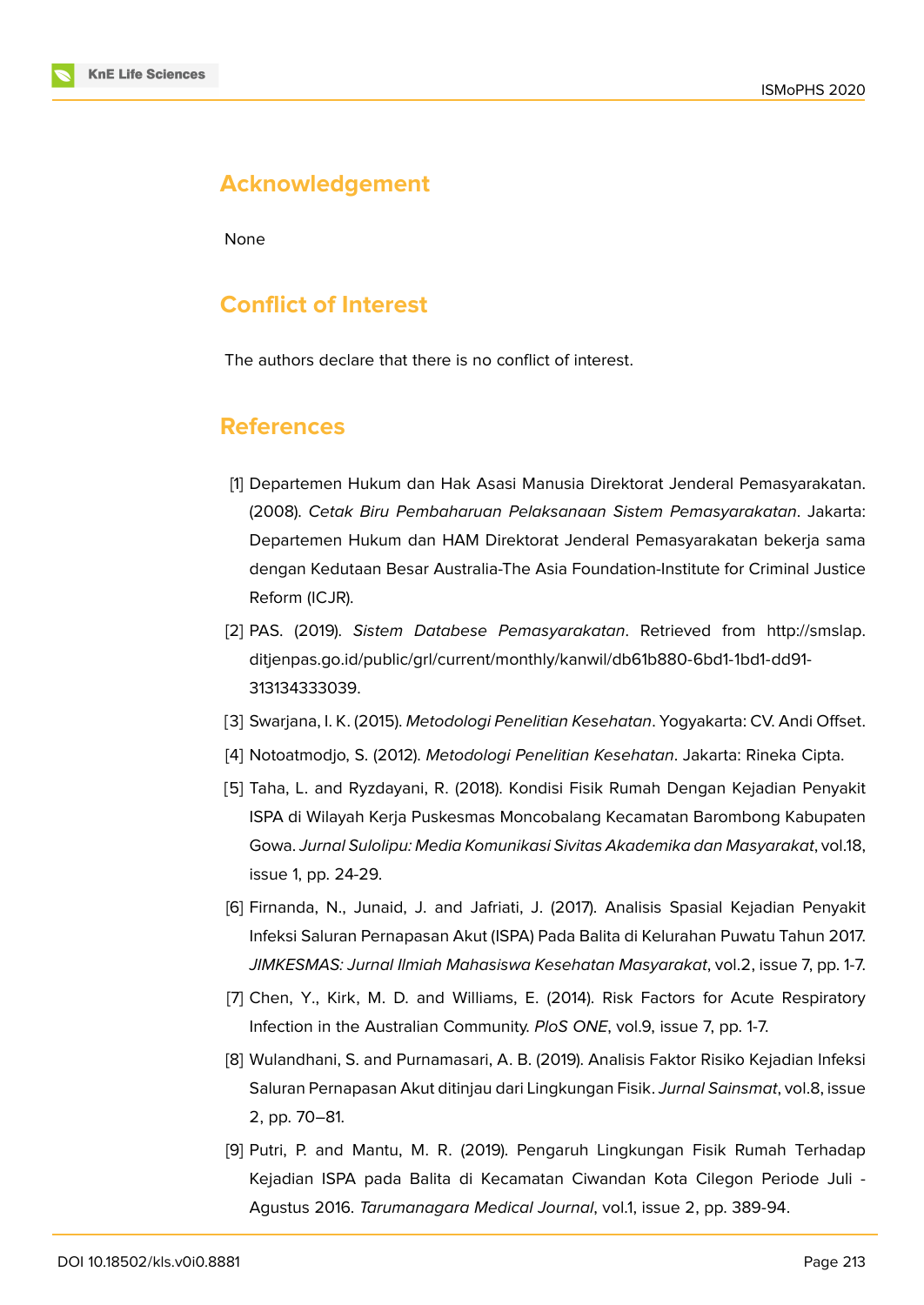

- [10] Fitriyah, L. (2016). Hubungan Kualitas Debu dan Ventilasi Rumah dengan Kejadian Penyakit Infeksi Saluran Pernapasan Atas (ISPA) di Bekas Tempat Pemrosesan Akhir (TPA) Keputih. *Jurnal Kesehatan Lingkungan*, vol. 8, issue 2, pp. 137-47.
- <span id="page-10-0"></span>[11] Popow-Kraupp, T. and Aberle, J. (2011). Diagnosis of Respiratory Syncytial Virus Infection. *The Open Mycrobiology Journal*, vol. 5, issue suppl. 2, pp. 128–34.
- [12] Ernyasih, E., Fajrini, F. and Latifah, N. (2018). Analisis Hubungan Iklim (Curah Hujan, Kelembaban, Suhu Udara dan Kecepatan Angin) dengan Kasus ISPA di DKI Jakarta Tahun 2011 – 2015. *Jurnal Ilmu Kesehatan Masyarakat*, vol. 7, issue 3, pp. 167-73.
- [13] Juniartha, S. K., Hadi, H. M. C. and Notes, N. (2014). Hubungan Antara Luas dan Posisi Ventilasi Rumah Dengan Kejadian ISPA Penghuni Rumah di Wilayah Puskesmas Bangli Utara Tahun 2012. *Jurnal Kesehatan Lingkungan*, vol. 4 no. 2, pp. 169–147.
- <span id="page-10-1"></span>[14] Ardianto, Y. D. and Yudhastuti, R. (2012). Kejadian Infeksi Saluran Pernapasan Akut pada Pekerja Pabrik. *Jurnal Kesehatan Masyarakat Nasional*, vol. 6, issue 5, pp. 230-3.
- [15] Soolani, D. C., Umboh, J. M. L. and Akili, R. H. (2015). Hubungan antara Faktor Lingkungan Fisik Rumah dengan Kejadian Infeksi Saluran Pernapasan (ISPA) pada Balita di Kelurahan Malalayang 1 Kota Manado. *KESMAS*, vol. 5, issue 2, pp. 1-8.
- [16] Tang, J. W.-T. and Loh, T. P. (2014). Correlations Between Climate Factors and Incidence-a Contributor to RSV Seasonality. *Medical Virology*, vol. 24, issue 1, pp. 15–34.
- <span id="page-10-2"></span>[17] Nurhayati, N. and Vera, V. (2019). Hubungan Antara Kondisi Fisik Rumah Dengan Kejadian Infeksi Saluran Pernapasan Atas (ISPA) Di Wilayah Puskesmas Curug Kabupaten Tangerang. *Prosiding Seminar Nasional Pakar Ke 2 Tahun 2019*, vol. 1, issue 1, pp. 1-12.
- <span id="page-10-3"></span>[18] Supit, A. F., Joseph, W. B. S. and Kaunang, W. P. J. (2016). Hubungan Antara Lingkungan Fisik Rumah Dengan Kejadian Penyakit Infeksi Saluran Pernapasan Akut Pada Balita Di Desa Talawaan Atas Dan Desa Kima Bajo Kecamatan Wori Kabupaten Minahasa Utara. *Pharmacon*, vol. 5, issue 2, pp. 259–65.
- <span id="page-10-4"></span>[19] Stewart, P. D. S. (2015). Seasonality and Selective Trends in Viral Acute Respiratory Tract Infections. *Medical Hypotheses,* vol. 86, issue 1, pp. 104-19.
- [20] Jalil, R., Yasnani, Y. and Sety, L. O. M. (2018). Faktor-Faktor Yang Berhubungan Dengan Kejadian Ispa Pada Balita Di Wilayah Kerja Puskesmas Kabangka Kecamatan Kabangka Kabupaten Muna Tahun 2018. *JIKMESMAS: Jurnal Ilmiah Mahasiswa Kesehatan Masyarakat*, vol. 3, issue 4, pp. 1-5.